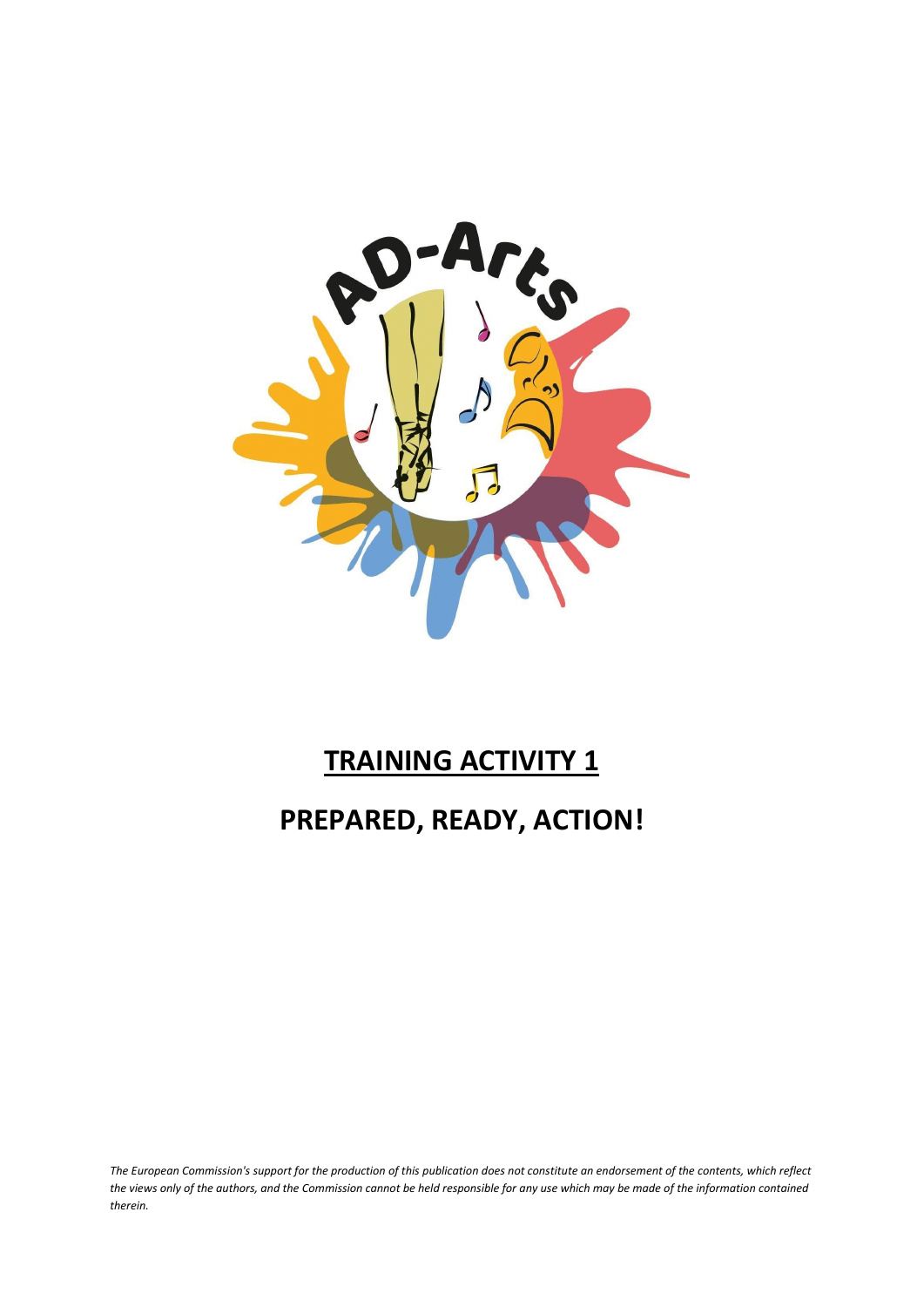



### **Description of the activity**

#### **Objectives:**

- To improve the QoL of PwD.
- To aware/motivate this group about the importance of CATs for QoL.
- To transfer knowledge, guidelines and procedures on how to implement CATs for producing proper behavioral and emotional outcomes.
- To transfer knowledge, guidelines and procedures on how to use DTs for supporting the implementation of CATs.
- To improve socialization of PwD, including the participation of Relatives in the implementation of CATs supported by DTs with PwD out of the care centers.

#### **Participants:**

- People with Mild-Moderate Alzheimer or other dementia.
- Relatives of PwD.
- Professionals who work with PwD.
- Professionals who know about CAT.

#### **Competences to be trained (relatives and professionals):**

- Having an ability to communicate with PwD.
- Ability to deal with difficult or embarrassing situations.
- Working in a team.
- Support by professionals from CATs.
- Support by professionals who know about PwD.
- Knowledge of dementia.
- Maturity and respectful manner.
- Willingness to learn new things about drama therapy.
- Willingness to learn new things about ICT tools.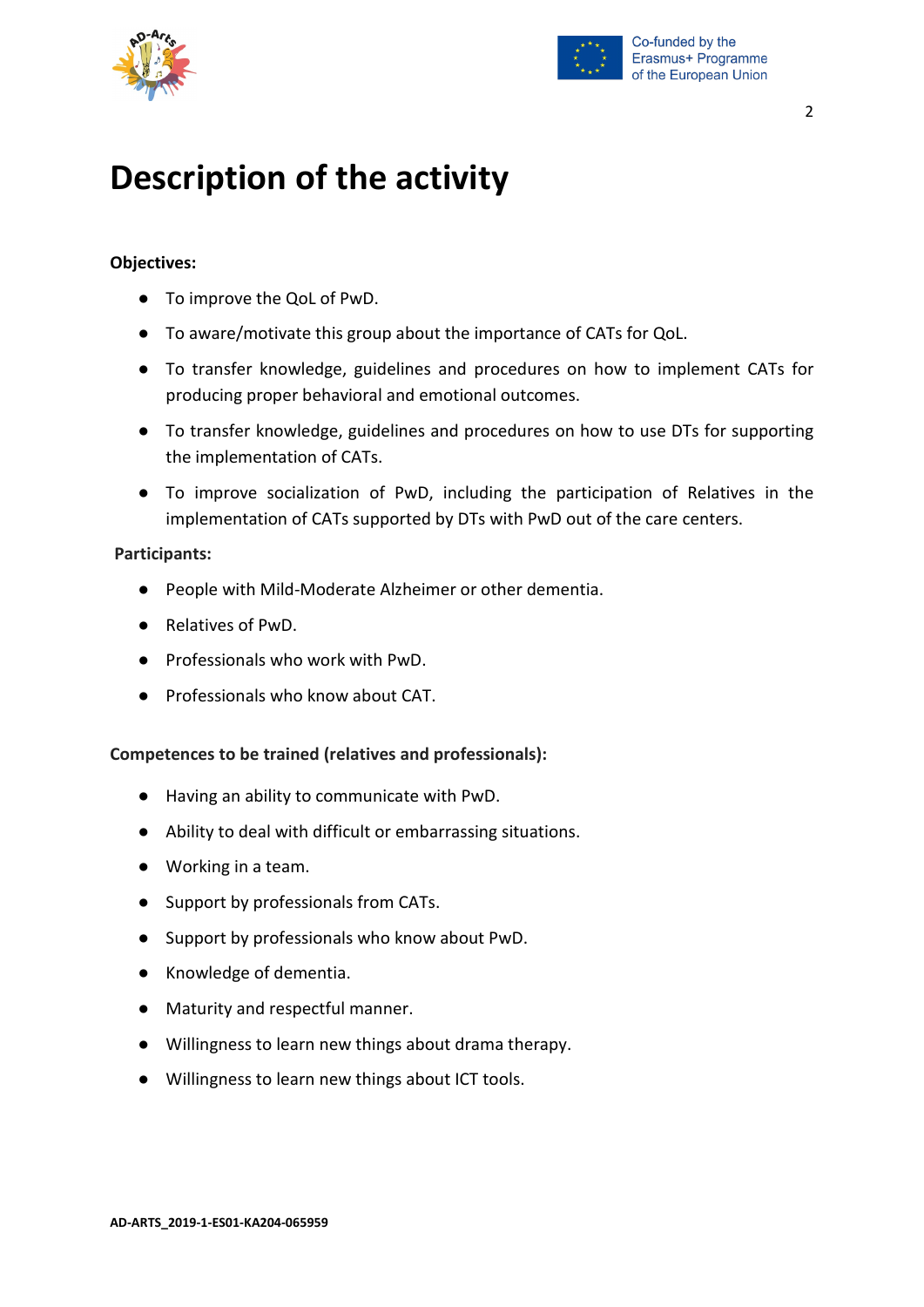



#### **Competences to be trained (People with Mild-Moderate Alzheimer, PwAD):**

- Willingness to learn.
- Attention training.
- Memory training.
- Ability to tell stories.
- Talk about memories.
- The ability to create new stories.
- Group work training.
- Social skills; perception of colour, shape, space, proportion.

#### **Training contents:** Drama Therapy for PwAD

- Impacts on cognitive, behavioral and emotional symptoms.
- Main methodologies and tools to use drama as therapy for PwAD.
- Application in domiciliary environments.
- Application in institutional environments.
- Digital tools to enhance drama therapy.

#### **Estimated duration:**

- F2F (Face to face) 8 hours and 30 minutes
- Online 3 hours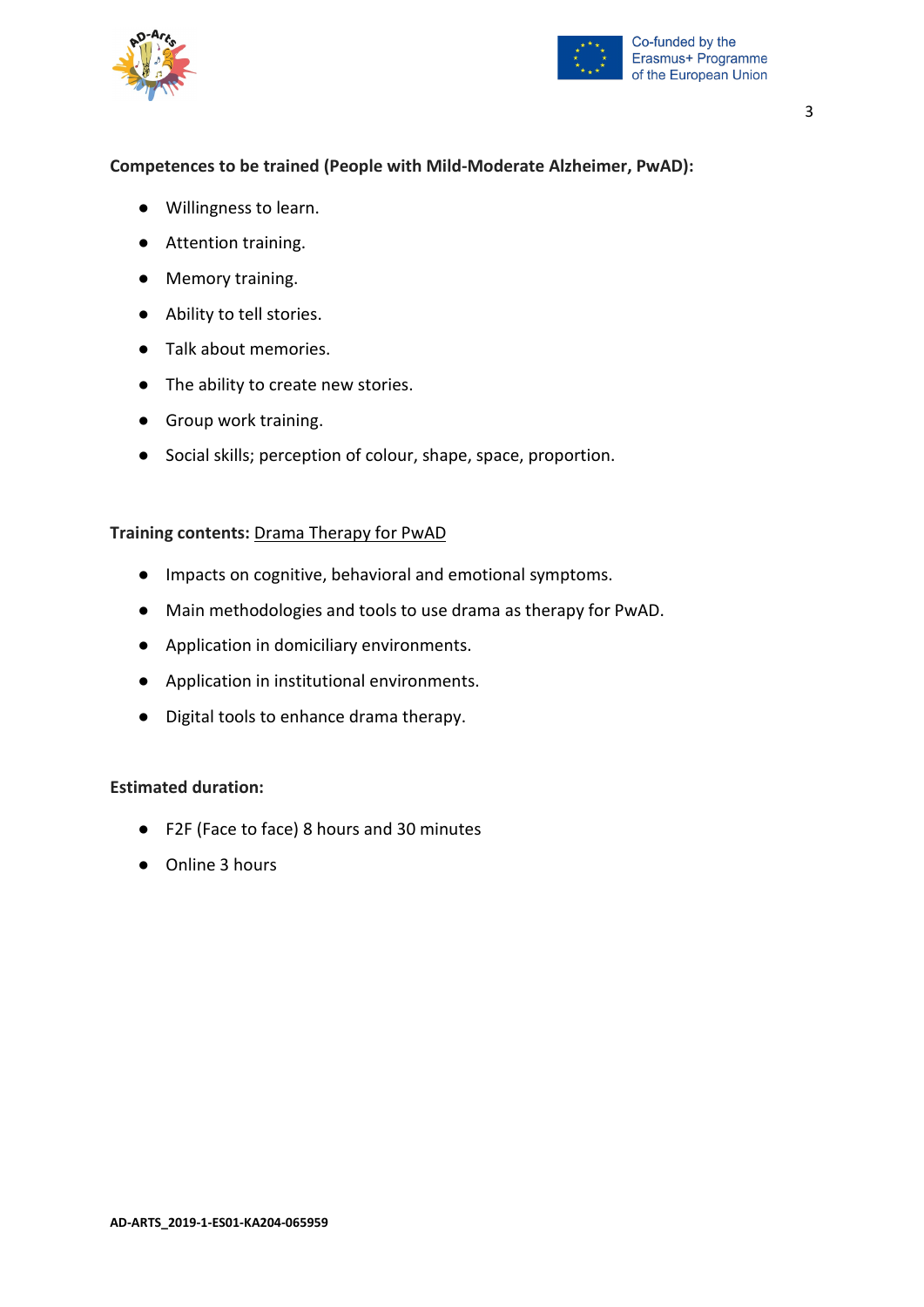



## **Implementation**

| <b>ACTIONS</b>    | <b>EXPLANATION, TIMING AND RESOURCES NEEDED</b>                                                                                                                                                                                                                                                                                                                                                                                                                                                 |
|-------------------|-------------------------------------------------------------------------------------------------------------------------------------------------------------------------------------------------------------------------------------------------------------------------------------------------------------------------------------------------------------------------------------------------------------------------------------------------------------------------------------------------|
| <b>F2F/ONLINE</b> |                                                                                                                                                                                                                                                                                                                                                                                                                                                                                                 |
| <b>Opening</b>    | First of all, professionals/relatives should read guidelines for<br>trainers:                                                                                                                                                                                                                                                                                                                                                                                                                   |
|                   | How to make PwAD cooperate in a Group Dynamic.<br>Some ideas on how to prepare the action(s).<br>How to communicate with PwAD.                                                                                                                                                                                                                                                                                                                                                                  |
|                   | After that professionals/relatives start the activity asking<br>users (PwAD) what they think they will do or what they think<br>the activity is about. After that professionals carry out an<br>introduction explaining the activity.                                                                                                                                                                                                                                                           |
|                   | The activity consists of drama story telling named kamishibai.<br>Kamishibai is a form of Japanese street theatre and<br>storytelling. In our case, participants will be able to tell<br>stories freely with the help of pictures. Each participant will<br>be able to tell their own story. This way, participants will not<br>be burdened with having to memorize a scenario. The event<br>will be led by an expert in the field of art therapy, who also<br>knows the specifics of dementia. |
|                   | Timing: 15 minutes (to read and present the guidelines).<br><b>Training Materials and resources:</b>                                                                                                                                                                                                                                                                                                                                                                                            |
|                   | Guidelines for trainers: how to make PwAD to<br>cooperate in a Group Dynamic.<br>Guidelines for trainers: Some ideas on how to prepare<br>٠<br>the action(s).<br>Guidelines for trainers: how to communicate with<br>PwD.<br>Guidelines for trainers: an example of how to create<br>the pictures for Kamishibai/storytelling or an example<br>of how the pictures should be.<br>Laptop/computer.<br>Internet access.                                                                           |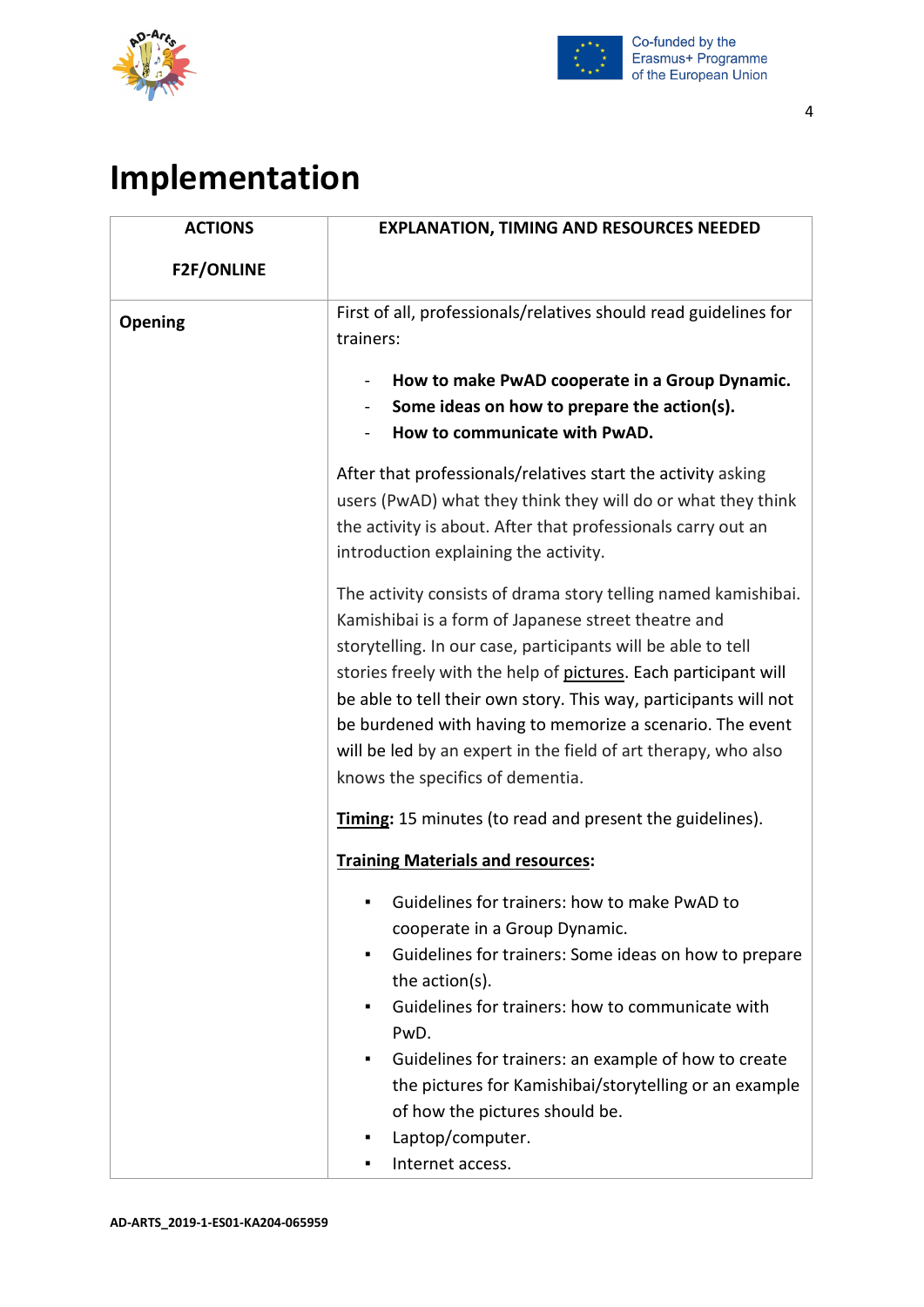



|                                                                 | Projector.                                                                                                                                                                                                                                                                                                                                                                                                                                                                                                                                                                                                                                                              |
|-----------------------------------------------------------------|-------------------------------------------------------------------------------------------------------------------------------------------------------------------------------------------------------------------------------------------------------------------------------------------------------------------------------------------------------------------------------------------------------------------------------------------------------------------------------------------------------------------------------------------------------------------------------------------------------------------------------------------------------------------------|
| <b>GD. Deciding together</b><br>what our play/show is<br>about. | <b>Explanation (what to do):</b><br>Involvement of relatives: Depending on the<br>impairment of the user the professional/relative<br>could take part more or less in the activities.<br>Sometimes users need support to make decisions or<br>choose things.<br>Professionals/relatives can give them hints and tips<br>to make them easier (see guidelines for trainers:<br>"hints and tips").<br>Timing: 30 minutes (20 minutes + 10 minutes to read the                                                                                                                                                                                                              |
|                                                                 | guidelines).<br><b>Training Materials and Resources:</b><br>Guidelines for trainers: "Hints and tips".<br>Laptop/computer<br>Whiteboard<br>Frame for kamishibai<br>First we can talk about different topics that PwAD feels<br>connected/close to. For example: talk about childhood,<br>work, family, hometown, school times, hobbies of early life<br>etc.                                                                                                                                                                                                                                                                                                            |
|                                                                 | Trainer explains to users we are going to perform a<br>show and we need a story for it.<br>Trainer explains to them we have 3 options: create it,<br>select it or both. And we have to choose one of the<br>options.<br>Tell participants what the options mean. That means<br>the professional explains to the participants that<br>"creating it" means we made up a story together;<br>"select it" means that the participants under<br>supervision of a professional chooses one of the<br>stories the professional prepared in advance.<br>Timing: 30 minutes (20 minutes with users and 10 minutes to<br>prepare everything before and after the action finishes). |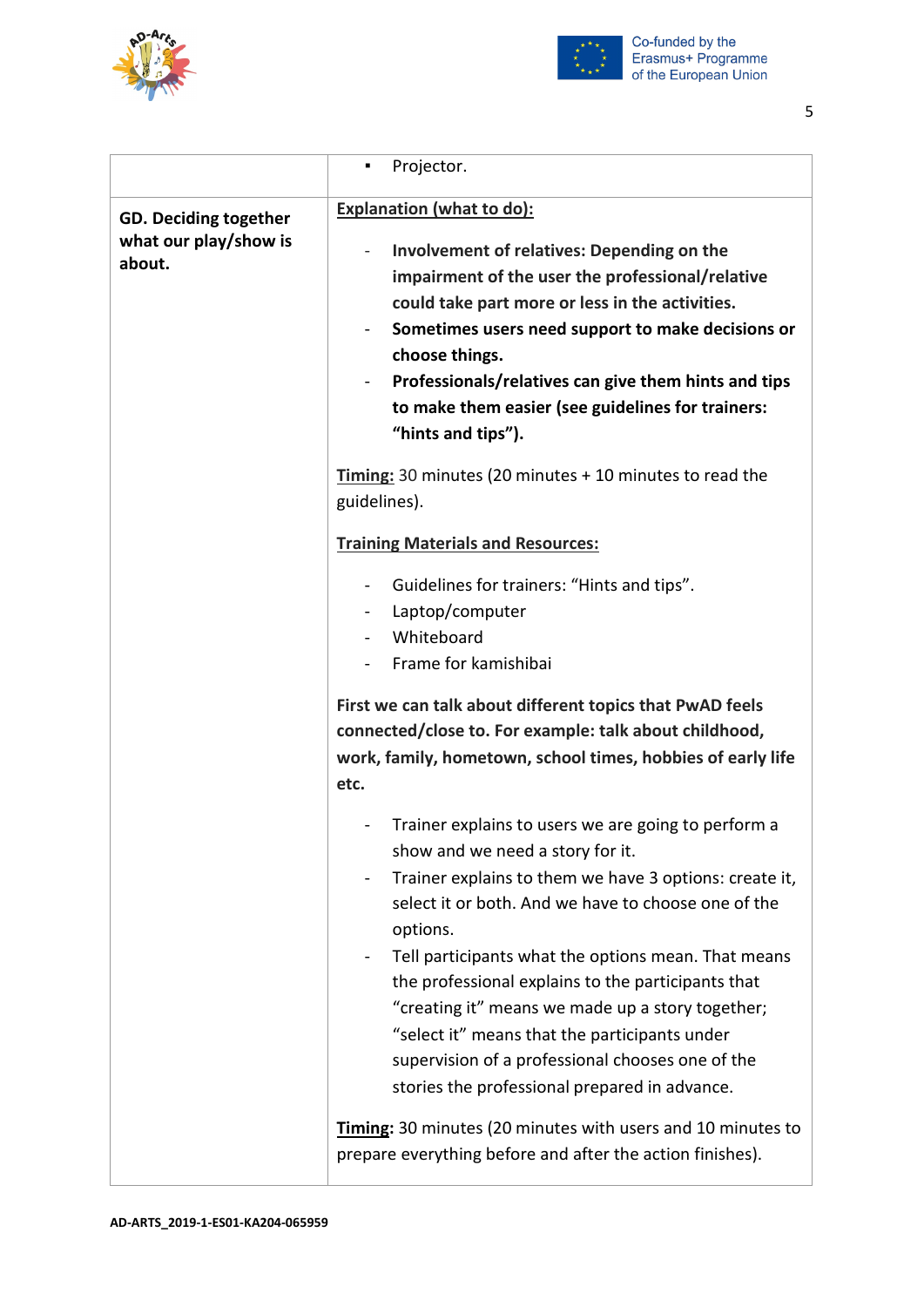



| <b>Training Materials and resources:</b>                                                                                                                                                                                                                                                                                                                                                                                                                                                                                            |
|-------------------------------------------------------------------------------------------------------------------------------------------------------------------------------------------------------------------------------------------------------------------------------------------------------------------------------------------------------------------------------------------------------------------------------------------------------------------------------------------------------------------------------------|
| A presentation of the 3 options with examples (if<br>applicable).<br>Laptop/computer.<br>Whiteboard<br>Frame for kamishibai<br>Other kamishibai materials                                                                                                                                                                                                                                                                                                                                                                           |
| Decide among everybody what we want: select or create or<br>both (mix).                                                                                                                                                                                                                                                                                                                                                                                                                                                             |
| Select the topic of the show: trainers shall talk about stories<br>that make the participants feel connected to, stories that<br>evoke certain emotions in them, stories that make them feel<br>good etc. Trainer leads participants through the process of<br>choosing the topic. Trainer writes all the suggested topics on<br>a white board and participants choose one together or<br>trainer chooses the one that is mentioned the most times.<br>The decision shall be made in agreement between trainer<br>and participants. |
| Trainer asks the participants about their opinion<br>$\circ$<br>regarding the suggested topics.<br>Write the opinions on a board so they can see/read<br>O<br>them.<br>After that they can vote and the trainer writes the "+"<br>O<br>signs next to each voted topic.<br>Together they present what are the elements<br>$\circ$<br>(connections, emotions) of the selected topic and<br>how they should address them.                                                                                                              |
| Choosing an existing story: users choose one of the story<br>titles suggested by the trainer.                                                                                                                                                                                                                                                                                                                                                                                                                                       |
| Trainer prepares some stories in advance. Those<br>$\bullet$<br>stories are from times when participants were young<br>or evergreen so participants can feel connected to<br>them. For example:<br>https://www.naplesisterlibraries.org/kamishibai-<br>theater-and-book/                                                                                                                                                                                                                                                            |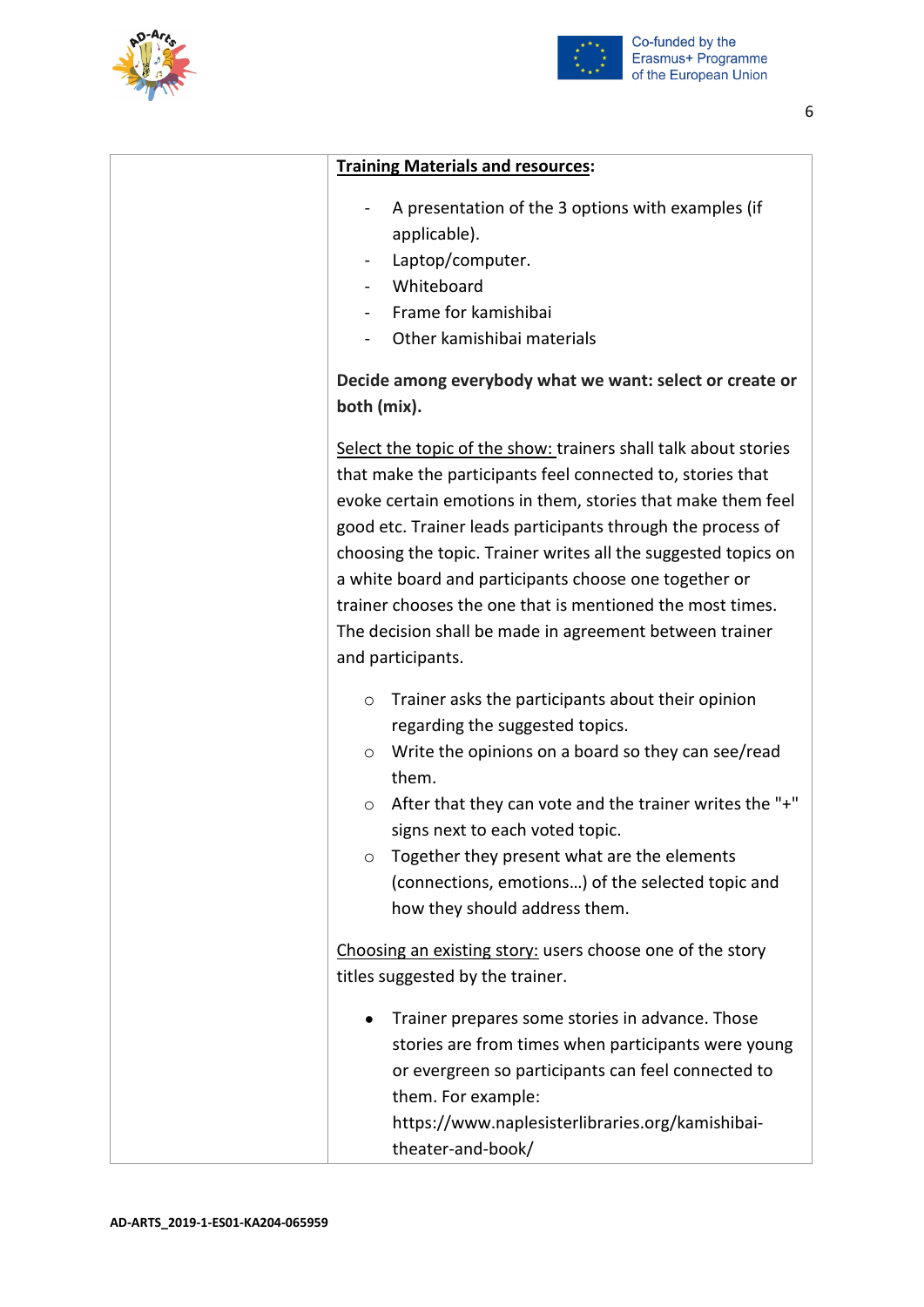



|                                                                         | https://www.amazon.com/Kamishibai-Story-Theater-<br>Picture-Telling/dp/1591584043                                                                                                                                                                                                                                                                                                             |
|-------------------------------------------------------------------------|-----------------------------------------------------------------------------------------------------------------------------------------------------------------------------------------------------------------------------------------------------------------------------------------------------------------------------------------------------------------------------------------------|
|                                                                         | Participants choose one story under supervision of<br>professional – professional writes all headlines of the<br>stories on a white board and participants vote for the<br>one they preferred the most.                                                                                                                                                                                       |
|                                                                         | Create a unique/new story based on memories of PwAD:<br>users think about their memories that they would share with<br>others through storytelling.                                                                                                                                                                                                                                           |
|                                                                         | The professional encourages participants to tell one<br>memory that means a lot to them and make them<br>feel happy.<br>Professional writes all the memories on the white<br>board.<br>After every participant expresses their memory, the                                                                                                                                                    |
|                                                                         | professional prepares some scenarios with the<br>memories in a certain order and participants vote for<br>the one they preferred the most.                                                                                                                                                                                                                                                    |
|                                                                         | Mix: participants combine their own story with existing story.                                                                                                                                                                                                                                                                                                                                |
|                                                                         | Timing: 135 minutes (3 sessions for 45 minutes)                                                                                                                                                                                                                                                                                                                                               |
|                                                                         | <b>Training Materials and resources:</b>                                                                                                                                                                                                                                                                                                                                                      |
|                                                                         | A board to write what they think about every option or to<br>٠<br>write the ideas of the options.<br>The presentation of the options.<br>٠                                                                                                                                                                                                                                                    |
| GD. Setting the Crew.                                                   | If we decided to select an existing story:                                                                                                                                                                                                                                                                                                                                                    |
| Defining our roles in the<br>play. What do I really like<br>about arts? | Once it has been decided (with the help of the professional<br>or relative) we can start. The steps are:                                                                                                                                                                                                                                                                                      |
|                                                                         | Participants already decided about the topic they prefer<br>$\bullet$<br>the most (in the previous chapter). The professional and<br>PwAD talk about the topic chosen (asking questions<br>about the topic of the story). For example:<br>- Who appears in the story?<br>- Where does the story take place?<br>- When does the story happen?<br>- What is their favorite moment in the story? |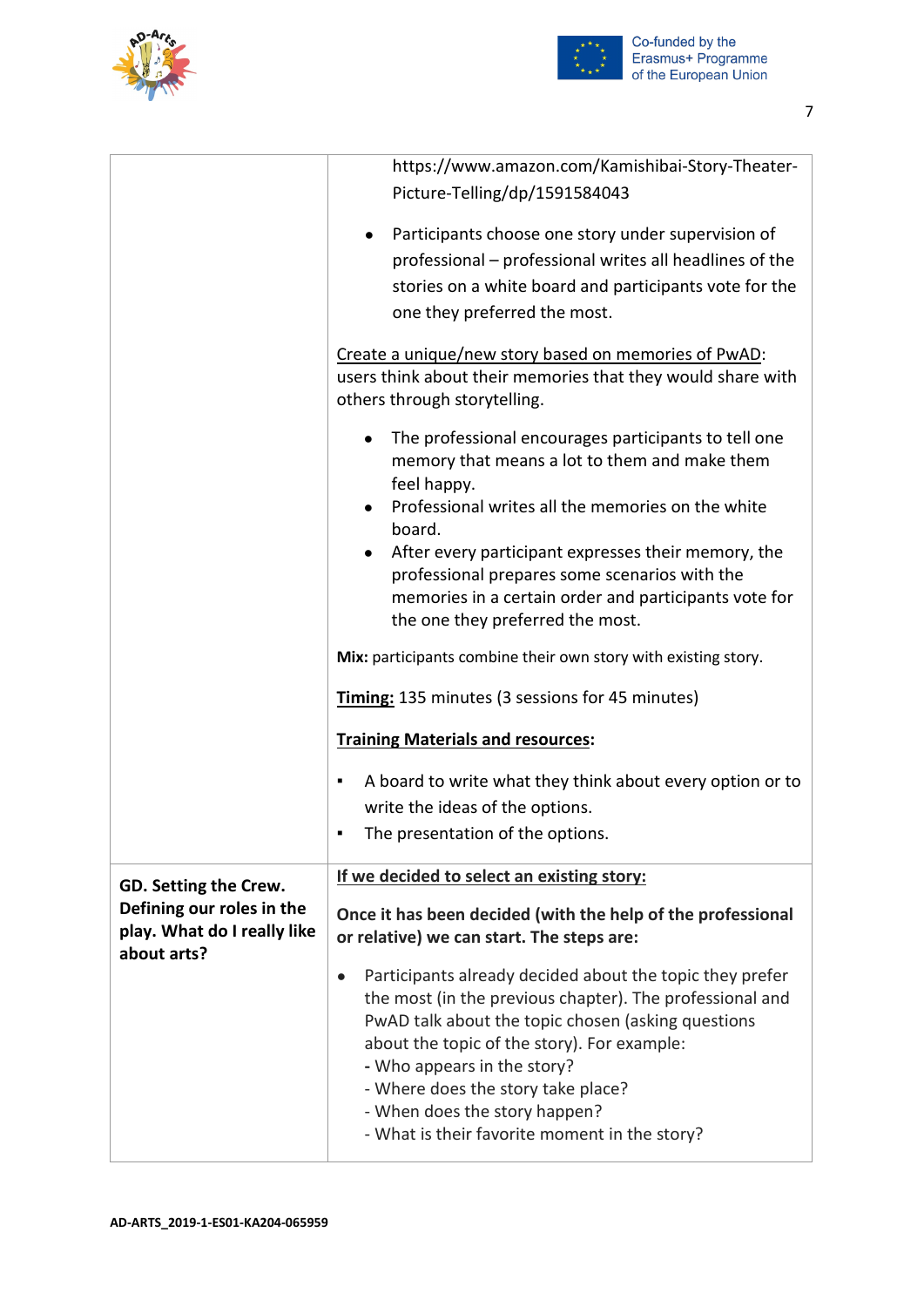



| $\bullet$ | Distribution of sheets and drawing accessories to users.    |
|-----------|-------------------------------------------------------------|
|           | - The professional explains to participants that it would   |
|           | be great if they would draw their memory.                   |
| $\bullet$ | Deciding who will draw and then represent each part of      |
|           | the story.                                                  |
|           | - Professional leads a conversation about which part of     |
|           | the story each one of participants would like to draw on    |
|           | the sheet. The professional asks each participant what      |
|           | they would like to draw their story with (for example       |
|           | tempera, crayons, colour pencils, etc.)                     |
| $\bullet$ | Drawing a story (under supervision of the professional or   |
|           | relative).                                                  |
|           | Professionals/relatives encourage participants in case      |
|           | they notice that the participants get confused.             |
|           | Professionals/relatives help participants retain the        |
|           | essence of their part of the story.                         |
| $\bullet$ | Representation of drawing through storytelling according    |
|           | to the principles of kamishibai.                            |
|           | Each participant tells the part of the story behind their   |
|           | drawing to others. The professional/relatives can help      |
|           | and encourage the participant if they see the participant   |
|           |                                                             |
|           | gets confused. The professional makes sure that the         |
|           | story takes place in the order they set at the beginning.   |
|           | Timing: 45 minutes                                          |
|           |                                                             |
|           | <b>Training Materials and resources:</b>                    |
|           | Laptop or computer.                                         |
|           | Projector.                                                  |
|           | Paper sheets.                                               |
|           | Drawing accessories.                                        |
|           | Kamishibai equipment.                                       |
|           |                                                             |
|           | If we decide to create story for drama:                     |
|           |                                                             |
|           | Once it has been decided (with the help of the professional |
|           | or relative) we can start. The steps are:                   |
|           | Choosing the theme of the story.                            |
|           | Participants already decided about the topic they prefer    |
|           | the most (in the previous chapter). For example,            |
|           | childhood. The professional can ask questions about the     |
|           | chosen topic. For example:                                  |
|           | - What happened there?                                      |
|           | - Who was with you?                                         |
|           | - Where was it?                                             |
|           |                                                             |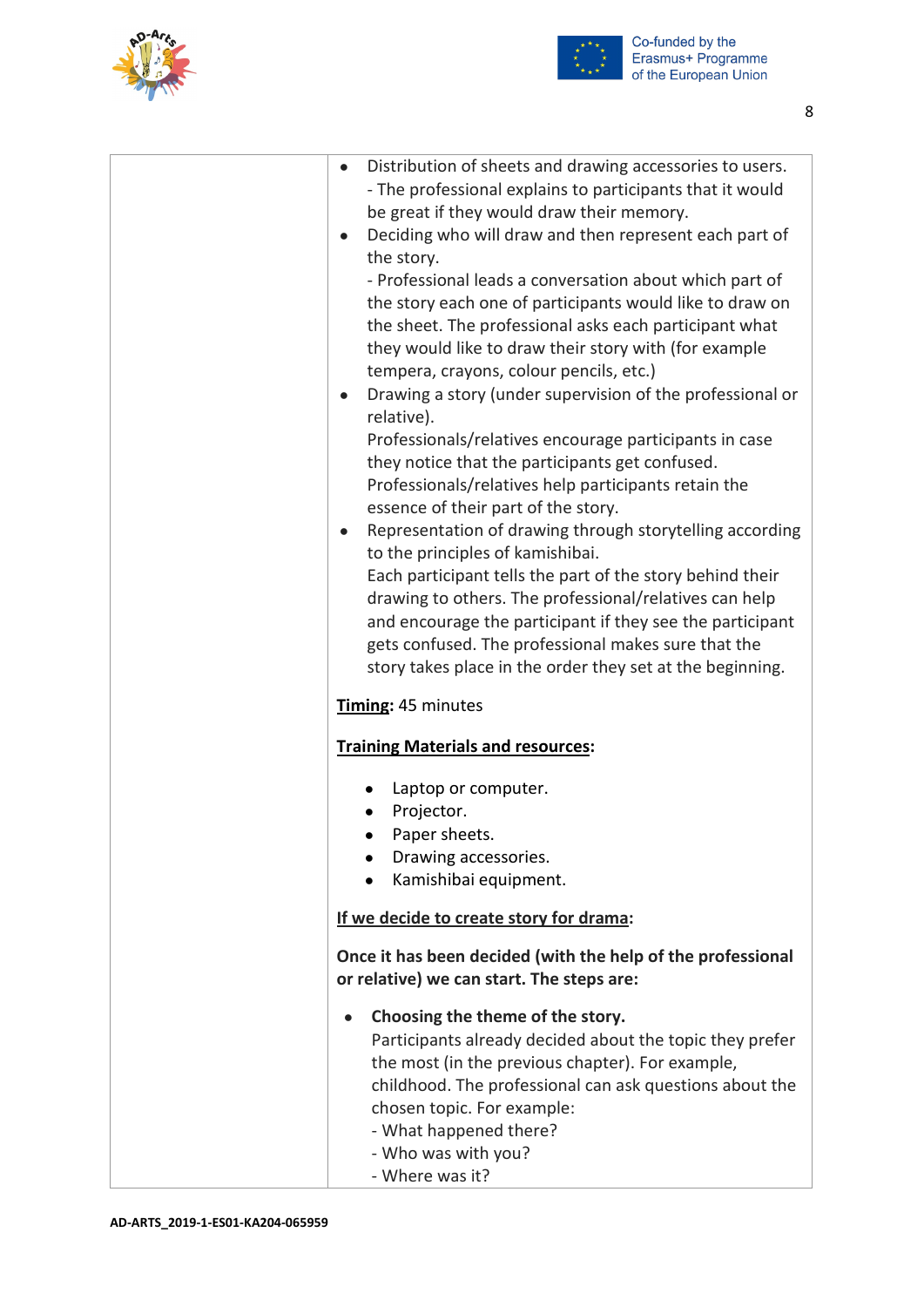



| - What was your part in the story?<br>- Did you have a good time?<br>Distribution of sheets and drawing accessories to users.<br>The professional explains to participants that it would be<br>great if they would draw their memory.<br>Deciding who will draw and then represent each part of<br>the story.<br>- Professional leads a conversation about which part of<br>the story each one of participants would like to draw on<br>the sheet. The professional asks each participant what<br>they would like to draw their story with (for example<br>tempera, crayons, colour pencils, etc.)                                                                  |
|---------------------------------------------------------------------------------------------------------------------------------------------------------------------------------------------------------------------------------------------------------------------------------------------------------------------------------------------------------------------------------------------------------------------------------------------------------------------------------------------------------------------------------------------------------------------------------------------------------------------------------------------------------------------|
| Drawing a story (under supervision of a professional or a<br>$\bullet$<br>relative).                                                                                                                                                                                                                                                                                                                                                                                                                                                                                                                                                                                |
| The professional/relatives encourage participants in case<br>they notice that the participants get confused.<br>Professionals/relatives help participants retain the<br>essence of their part of the story.<br>Representation of drawing through storytelling according to<br>the principles of kamishibai.<br>Each participant tells the part of the story behind their<br>drawing to others. Professionals/relatives can help and<br>encourage the participant if they see the participant gets<br>confused. The professional makes sure that the story takes<br>place in the order they set at the beginning.<br>Timing: 135 minutes (3 sessions for 45 minutes) |
| <b>Training Materials and resources:</b>                                                                                                                                                                                                                                                                                                                                                                                                                                                                                                                                                                                                                            |
| Laptop or computer.<br>Projector.<br>Paper sheets.<br>Drawing accessories.<br>٠<br>Kamishibai equipment.<br>٠                                                                                                                                                                                                                                                                                                                                                                                                                                                                                                                                                       |
| Considering the capabilities and wishes of users:<br>Throughout the process of making a theatrical<br>performance, professionals take into account that<br>users have different abilities and preferences.<br>Professionals adapt the method to suit the users.<br>Puppets can be used, narrated through singing, etc.                                                                                                                                                                                                                                                                                                                                              |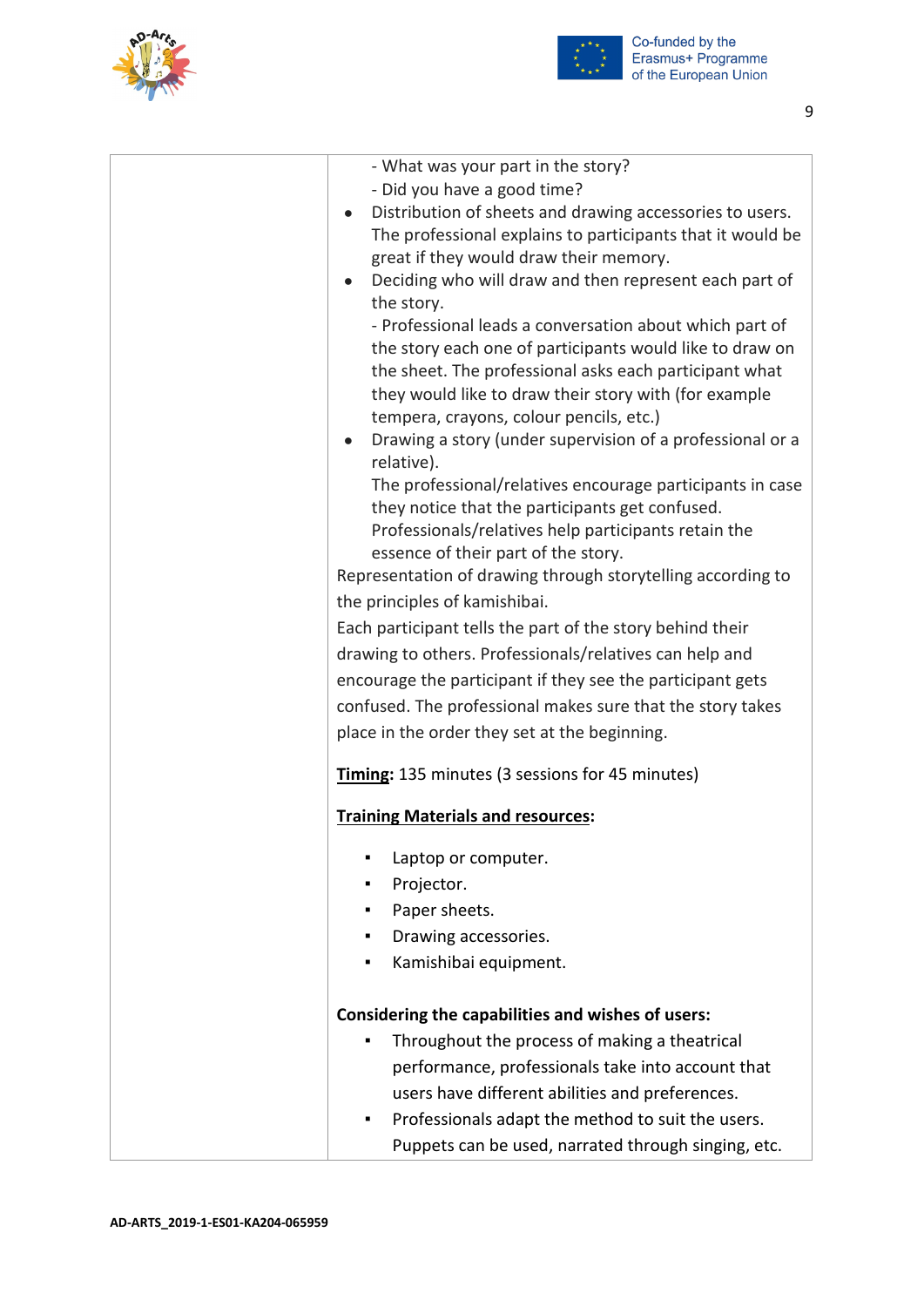



|                                                                                  | We don't force any of the users to do anything (for<br>example, if they don't like drawing, we involve them<br>more in storytelling or we find another way of<br>cooperation that they like).                                                                                                                                  |
|----------------------------------------------------------------------------------|--------------------------------------------------------------------------------------------------------------------------------------------------------------------------------------------------------------------------------------------------------------------------------------------------------------------------------|
| Prepared,<br>PA.<br>ready,<br><b>ACTION!</b><br><b>Making</b><br>the<br>casting. | Representation of Kamishibai storytelling by professionals.<br>Professionals represent a short story so users can see<br>$\bullet$<br>what Kamishibai is about.                                                                                                                                                                |
|                                                                                  | The professional invites participants to sit in a semicircle,<br>so everybody sees the frame for kamishibai.                                                                                                                                                                                                                   |
|                                                                                  | The professional prepares a short story and tells it to<br>participants in kamishibai theatre so they can see how<br>their storytelling should look like.                                                                                                                                                                      |
|                                                                                  | The professional tells them they are going to represent<br>their story in a similar way.                                                                                                                                                                                                                                       |
|                                                                                  | If they choose an existing story:                                                                                                                                                                                                                                                                                              |
|                                                                                  | The professional takes the story and places it in the order<br>for storytelling. On the back professional writes the name<br>of the participant who will represent which part so that<br>the professional can encourage him/her to tell the story<br>when it is his/her turn.                                                  |
|                                                                                  | Each user tells a story next to a certain picture, the next<br>one continues the story with a new picture. That means<br>that the professional invites the storyteller of the picture<br>in front of others. If a participant doesn't want that,<br>he/she can present their part of the story from where<br>they are sitting. |
|                                                                                  | Relatives and professional's role is encouraging users<br>throughout the storytelling. That means they help them if<br>the participant gets confused or doesn't know how to<br>start/continue.                                                                                                                                 |
|                                                                                  | If you choose to create a new story:                                                                                                                                                                                                                                                                                           |
|                                                                                  | Professionals take their drawings and place them in the<br>order for which they have previously agreed. On the back                                                                                                                                                                                                            |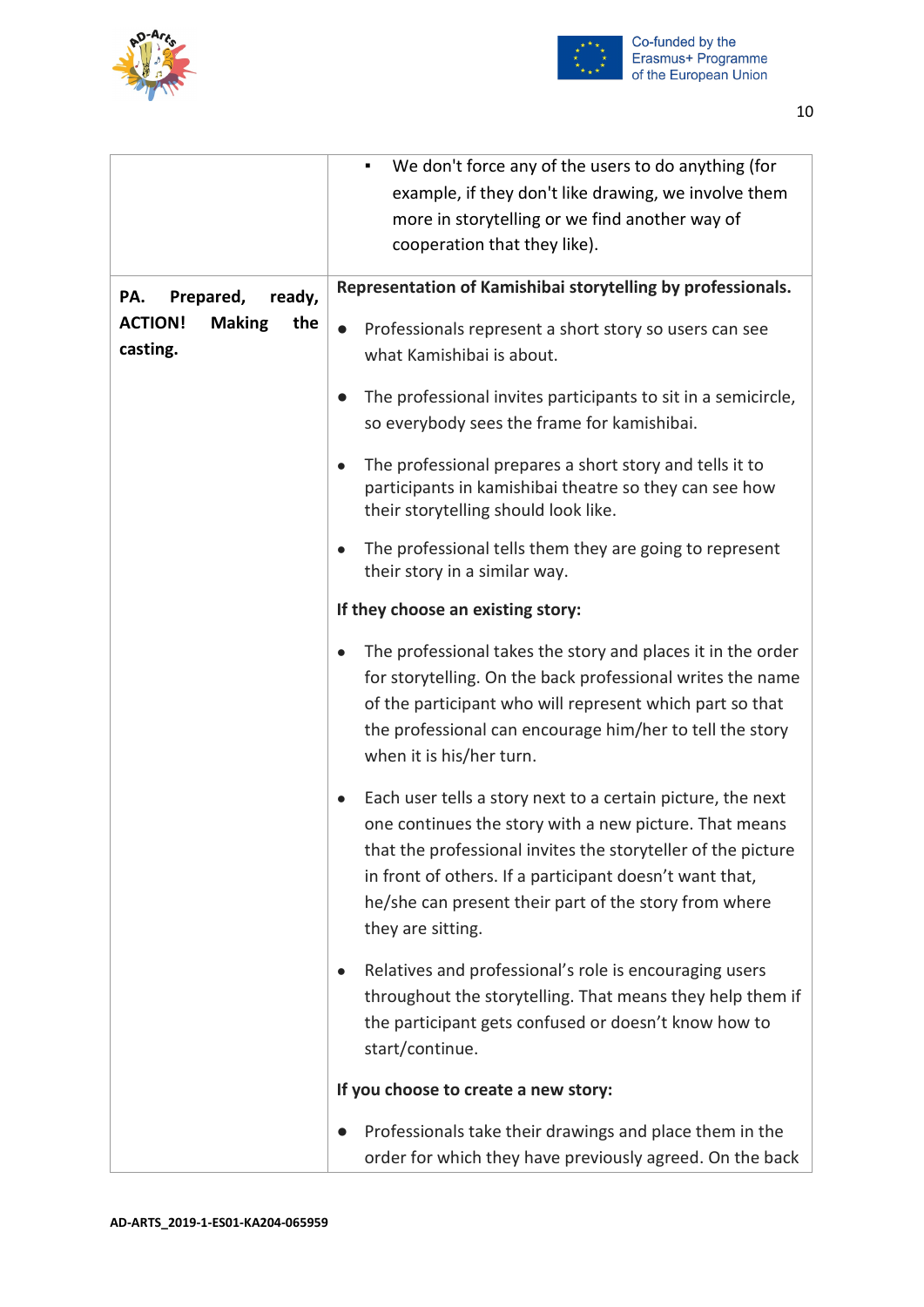



|                             | professional writes the name of the participant who drew      |
|-----------------------------|---------------------------------------------------------------|
|                             | the picture so the professional can encourage him/her to      |
|                             | tell the story when it is his/her turn.                       |
|                             |                                                               |
|                             | Each user tells a story next to a certain picture, the next   |
|                             | one continues the story with a new picture. That means        |
|                             | that a professional invites the author of the picture in      |
|                             | front of others. If a participant doesn't want that, he/she   |
|                             | can present their part of the story from their seat.          |
|                             |                                                               |
|                             | Relatives and professional's role is encouraging users        |
|                             | throughout the storytelling. That means professionals         |
|                             | help if participants get confused or don't know how to        |
|                             | start/continue.                                               |
|                             | Timing: 90 minutes (2 sessions for 45 minutes)                |
|                             |                                                               |
|                             | <b>Training Materials and resources:</b>                      |
|                             | Laptop or computer.                                           |
|                             | Projector.<br>٠                                               |
|                             | Paper sheets.                                                 |
|                             | Drawing accessories.<br>٠                                     |
|                             |                                                               |
|                             | Kamishibai equipment.<br>٠                                    |
| <b>EA. Storytelling the</b> | Storytelling according to the principle of Kamishibai theater |
| script. What do we want     | Every user represents one paper sheet of a story (chosen      |
| to "SHOW"?                  | or created one; the one they agreed before in process).       |
|                             | Professional invites each one to storytelling when it is      |
|                             | his/her part.                                                 |
|                             | Professionals and relatives encourage participants to         |
|                             | represent their part of the story. They can help a            |
|                             | participant if he/she gets confused, forget what to tell or   |
|                             | similar. Professionals/relatives can start the story and      |
|                             | encourage the participant to continue. Professionals can      |
|                             | use encouraging words for motivation.                         |
|                             | Professionals are in charge of moving the sheets of paper     |
|                             | and connecting the story if users would not be able to.       |
|                             | The professional has to make sure the participant             |
|                             | expressed everything he/she wanted. And on the other          |
|                             | hand the professional has to know when to stop the            |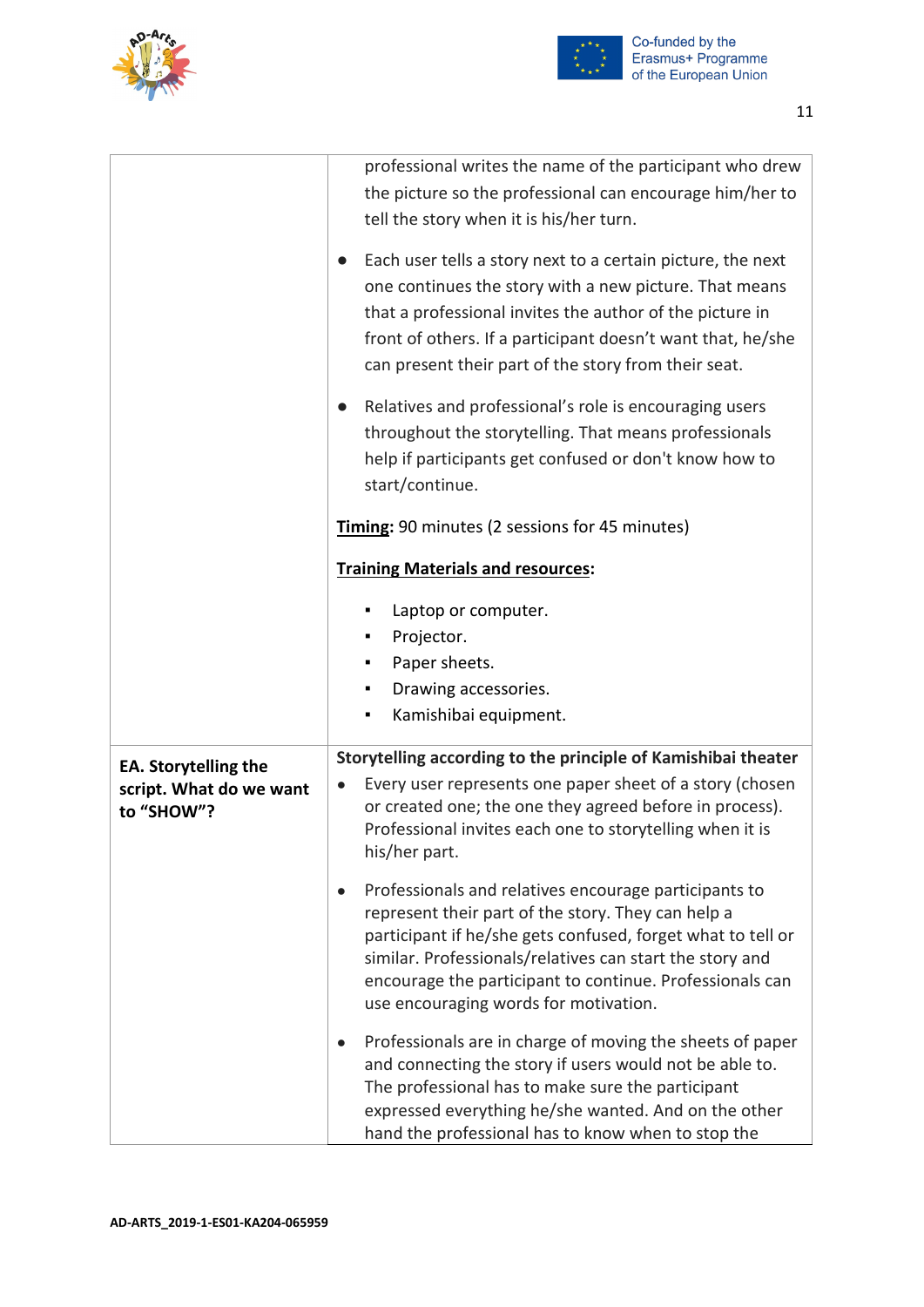



|                                               | participant if he/she begins to become too entangled in                                                             |
|-----------------------------------------------|---------------------------------------------------------------------------------------------------------------------|
|                                               | the story and when unpleasant emotions begin to show.                                                               |
|                                               | Timing: 30 minutes                                                                                                  |
|                                               | <b>Training Materials and resources:</b>                                                                            |
|                                               | Laptop or computer.<br>٠                                                                                            |
|                                               | Projector.<br>m.                                                                                                    |
|                                               | Paper sheets with story                                                                                             |
|                                               | Kamishibai equipment.<br>$\blacksquare$                                                                             |
| EA. ICTs or Apps that can                     | https://www.youtube.com/watch?v=v6URceEr_zc                                                                         |
| help to develop a script by<br>for            | https://www.youtube.com/watch?v=O Ugic0n49M&t=458s                                                                  |
| storytelling<br>are<br>instance,<br>Websites. | https://www.youtube.com/watch?v=idD7Qbcqwv4                                                                         |
| BUBBLR or App. PUPPET<br>PALS HD              | https://www.youtube.com/watch?v=VK CYU6KN8                                                                          |
|                                               | How to Draw - Easy Lessons: This application contains a series of                                                   |
|                                               | drawing lessons.                                                                                                    |
|                                               | https://play.google.com/store/apps/details?id=com.artelplus.ho<br>wtodraw&hl=en                                     |
|                                               | Microsoft Paint is a simple raster graphics editor that has been<br>included with all versions of MicrosoftWindows. |
|                                               | Examples of Kamishibai pictures can be found on:                                                                    |
|                                               | https://www.pinterest.es/hrgarey/kamishibai/                                                                        |
|                                               | Examples of Kamishibai tales can be found on:                                                                       |
|                                               | http://www.kamishibai.com/store/stories.html#Princess                                                               |
|                                               | (these can be purchased)                                                                                            |
|                                               | <b>Examples of Kamishibai (in Spanish)</b>                                                                          |
|                                               | http://kamishibai.educacion.navarra.es/kamishibais/descargar-                                                       |
|                                               | kamishibais/                                                                                                        |
| <b>Closure</b>                                | <b>Celebrating a well-executed Activity.</b>                                                                        |